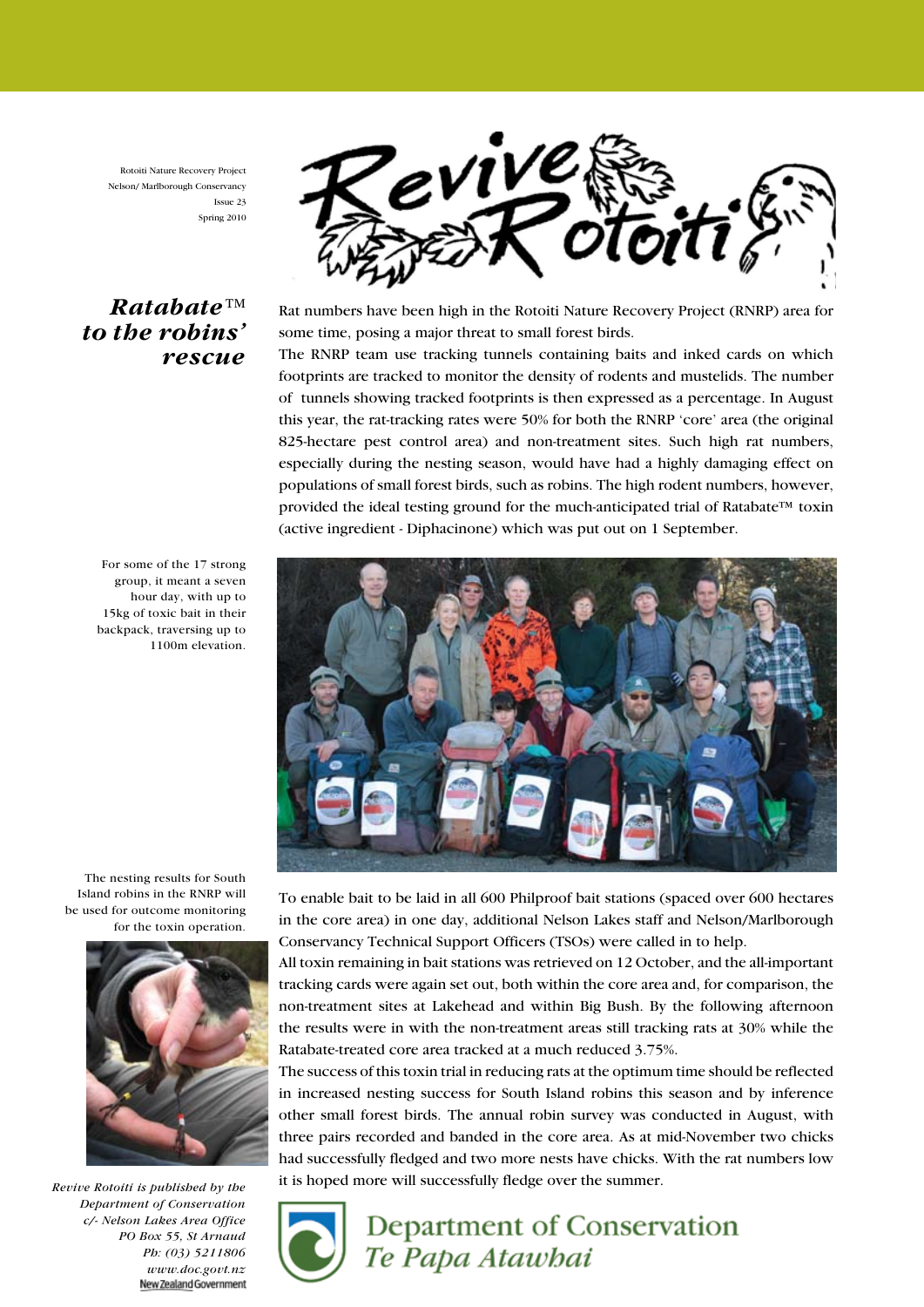#### Spot the kiwi capers



One of our special visitors this winter was Al Morrison, Director-General of Conservation (far right). Setting out with Al to find a wild kiwi chick were (at rear, from left to right), Alison Rothschild, Nelson Lakes Area Manager, RNRP team leader Grant Harper, RNRP ranger Sarah Forder, and in front, Neil Clifton, Nelson/ Marlborough Conservator, RNRP ranger Nik Joice and Fen the kiwi dog.

A surprise find of a great spotted kiwi chick during a winter health check trip has brought the total of wild-born chicks in the RNRP to five. Our kiwi dog, Fen, tracked the scent to where the sevenmonth-old bird was burrowed with its parents. On the same day Fen also located two adults which had dropped their transmitters, showing great aptitude for such a young and newly-trained kiwi dog.

Since their release in March, the first two ONE chicks have gained weight and are now over the 1.2kg weight whereby they are considered relatively safe from stoat attack. One of them is quite adventurous, being caught close to the campground at Kerr Bay,

but generally they are spending their time further back within the RNRP core area.



High Five! RNRP ranger Sarah Forder, introduces the latest chick to the camera.

On a sad note, Takaka, one of the adult male kiwi, was found dead on 7 September. Pathology results showed the cause to be predation, however, the predator species could not be determined. Grant Harper, RNRP team leader, said, "Takaka was a particularly strong and feisty bird, weighing around 2.5 kilograms when he died, so it would have taken a fairly large animal to kill him." Of real concern is the finding of dog prints around the same time in the RNRP. It's a timely reminder for dog owners that dogs are not permitted in the national park and we ask that they are kept under strict control in adjacent areas.

This kiwi nesting season was expected to be quite busy for our RNRP team working on the BNZ Operation Nest Egg<sup>TM</sup> (ONE) programme. BNZ Operation Nest Egg<sup>TM</sup>



increases the RNRP kiwi population through taking eggs from wild nests and hatching the young in a wildlife centre, then releasing the chicks at a few months of age into the project area.

The RNRP team visited the Gouland Downs area of Kahurangi National Park in mid-November, planning to collect up to 10 eggs for transport to Willowbank Wildlife Reserve in Christchurch. It turned out however that there was very little breeding activity and only two eggs were located. Grant Harper said, "It is becoming obvious that great spotted kiwi do not breed every year, which is a useful result in itself and has implications for DOC's management of the species."

This year is the final year of three years funding by the BNZ which has helped cover a range of essential kiwi-related costs such as vet bills and transmitters.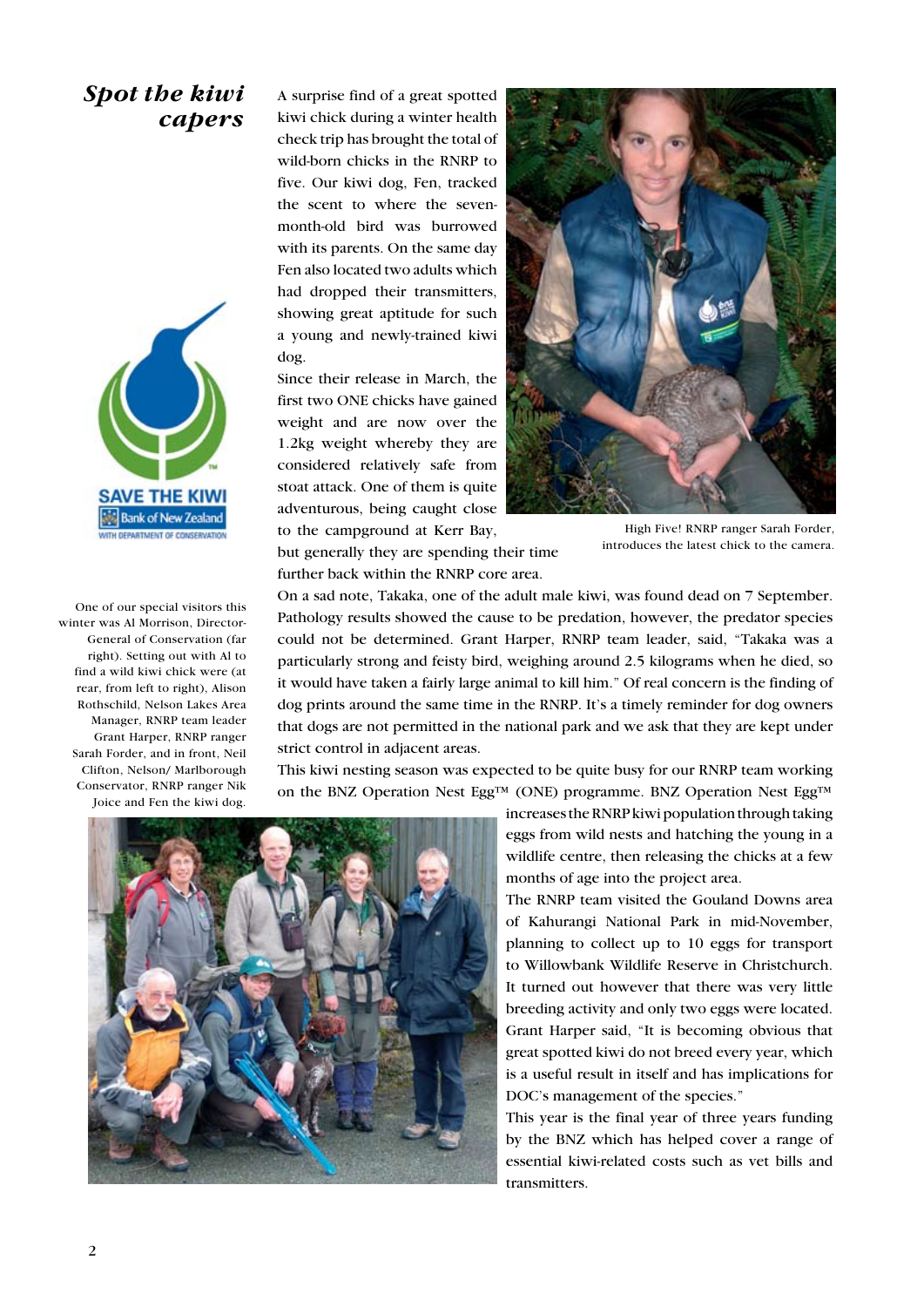#### New faces

This past year has seen some big staff changes in the RNRP team, with two new arrivals who bring with them a wealth of experience and knowledge - and more children for the local school!

Nik Joice arrived just over a year ago in October 2009, fresh from managing the Murchison Mountains takahe programme, where he was based at Te Anau (Southland Conservancy). Prior to this Nik was a field researcher based in New Plymouth, looking at the role of tui & kereru in seed dispersal and pollination in a landscape of fragmented forest remnants. Nik has also been one of the fortunate few to work on the kakapo programme, being based mostly on Maud Island in the Marlborough Sounds but also working on Codfish Island off Stewart Island.

Nik's experience working in bird recovery programmes in a challenging field environment has proven to be an ideal background for the work here. His local



role includes being the coordinator of the ONE great spotted kiwi chick programme, rodent and mustelid monitoring (using tracking tunnels) and the monitoring of the nationally endangered plant Pittosporum patulum. Recently, Nik's specialist skills have been further recognised and he has trained to become a 'key contact' for animal pest control methods for the department. Being able to live closer to family in Nelson has been great for the family and Nik says, "It's nice to be able to enjoy the warmer weather at the top of the South Island, while still living close to mountains and lakes."

John Henderson migrated back from the North Island in March, from Pureora (Maniapoto Area Office in Waikato Conservancy) where he had been working on kaka nesting and fledgling success related to the large rat control programme there. This kaka project is very similar to the work previously done in the RNRP. Before moving up to the North Island, John was a TSO for Southland Conservancy, and also worked on the same tui and kereru project as Nik (although at different ends of the country). John was also part of the Science and Research Division (S&R), as it was then called, based in Te Anau Area Office. In addition, he has worked on tracks, mustelid trapping and various kiwi, takahë, robin and bat monitoring.

John's roles within the RNRP include being the coordinator of mustelid trap checks and five minute bird counts along with cat trapping, lizard monitoring and assisting with the kiwi programme as part of Gouland Downs' team. John says, "It's great to be back in the South Island, particularly working back in the beech forest environment, and to be part of such a high calibre area."

Nik Joice (left) and John Henderson (right), show off the new RNRP fundraising shirts and hooded sweat shirts with their sons (left to right) Sheppard Joice, Keanu Joice and Piri Henderson. Profits from the sale of these will assist the project and are available in limited sizes – order yours by calling the Nelson Lakes Visitor Centre on 03 5211 806 or email nelsonlakesvc@doc.govt.nz.